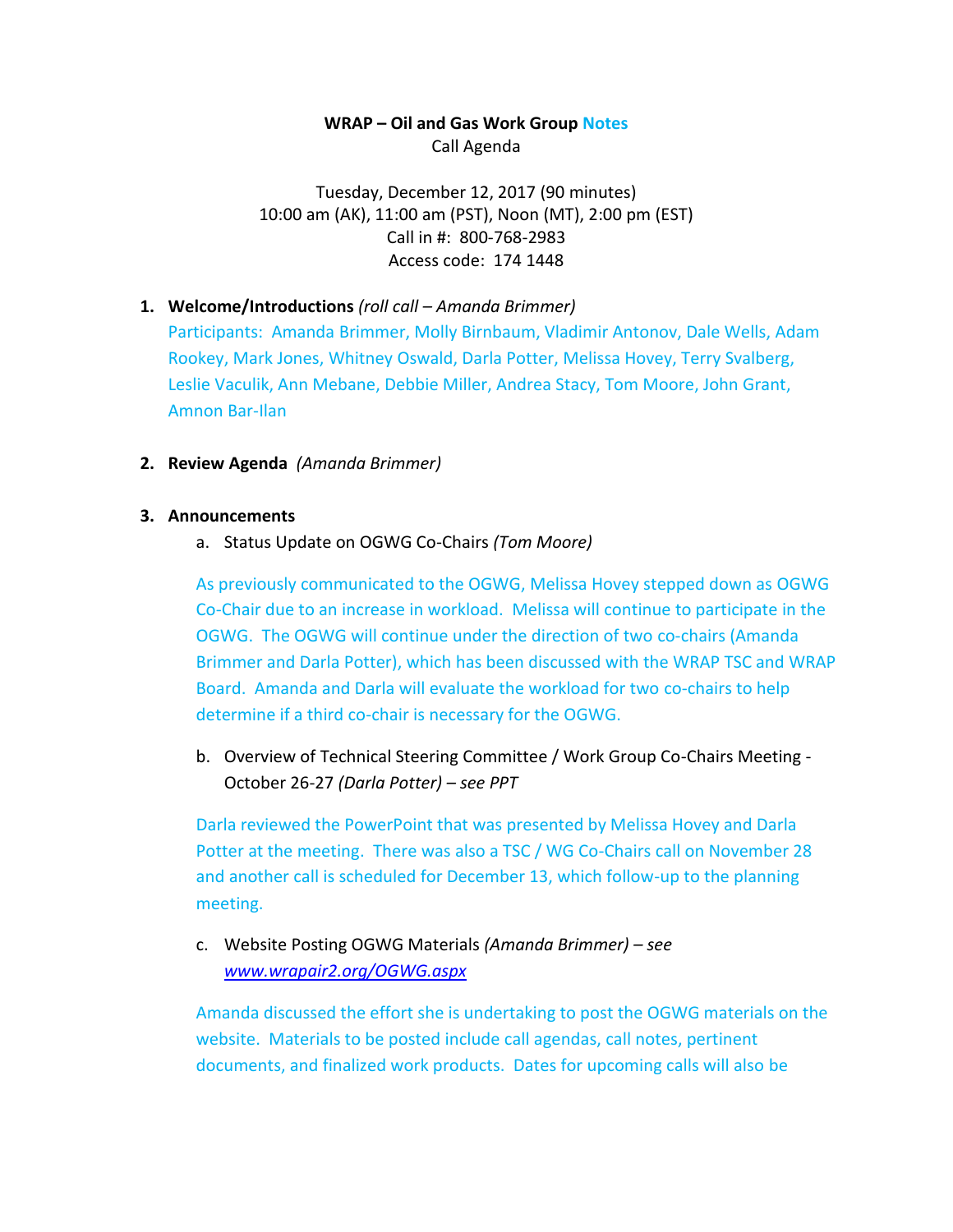posted. The website will also contain links to pertinent documents. If you are aware of pertinent links, please send them to Amanda and Darla.

### d. Request for Rotating Call Note Takers *(Darla Potter)*

The OGWG Co-Chairs, Melissa Hovey and Darla Potter, have been leading the calls and taking notes during 2016 through 2017. Darla will be taking the call notes for today, December 12. Starting with the January 2018 call at the beginning of each agenda we will request a volunteer to be the note taker for the call, rotating volunteers for each call. The note taker will add notes to the agenda and then circulate to Amanda and Darla for review and distribution to the OGWG.

### e. Other announcements from work group members

Terry Svalberg announced that he will be retiring from the USFS at the end of the year. Darla asked the USFS Advisors to let Amanda, Darla and Tom know who will be designated as the USFS Member on the OGWG to take to the WRAP TSC for approval.

### **4. 2018 WRAP Work Plan Development Process** *(Tom Moore)*

#### a. Developing a template for all work groups to follow

Tom discussed the WRAP process to develop a two-year (2018-2019) Work Plan, recognizing that the items for 2019 will be less specific than for 2018. The Work Plan will identify the resources necessary to complete the Regional Haze planning analyses by the end of 2019 / beginning of 2020. On the December 13 TSC / WG Co-Chair call, the Work Plan template for the Work Groups will be discussed with anticipated release of the template by Christmas. Tom recognized that work will slow down through the holidays and then pick back up in January and February for each Work Group to complete the template. The budget for the Regional Haze planning analyses comes largely from the States, with a substantial portion anticipated for oil and gas allocation to complete tasks on schedule. Hopefully in January, the OGWG can advance the completed template for consideration.

Tom provided some information in advance of the call related to the process to select a base year. On December 13, the TSC / WG Co-Chairs will continue discussing a recommendation for either 2014 or 2016 as the base year.

**5. Overview of Oil & Gas Work Group Emissions Inventory Road Map Proposal**  *(John Grant & Amnon Bar-Ilan – Ramboll Environ)*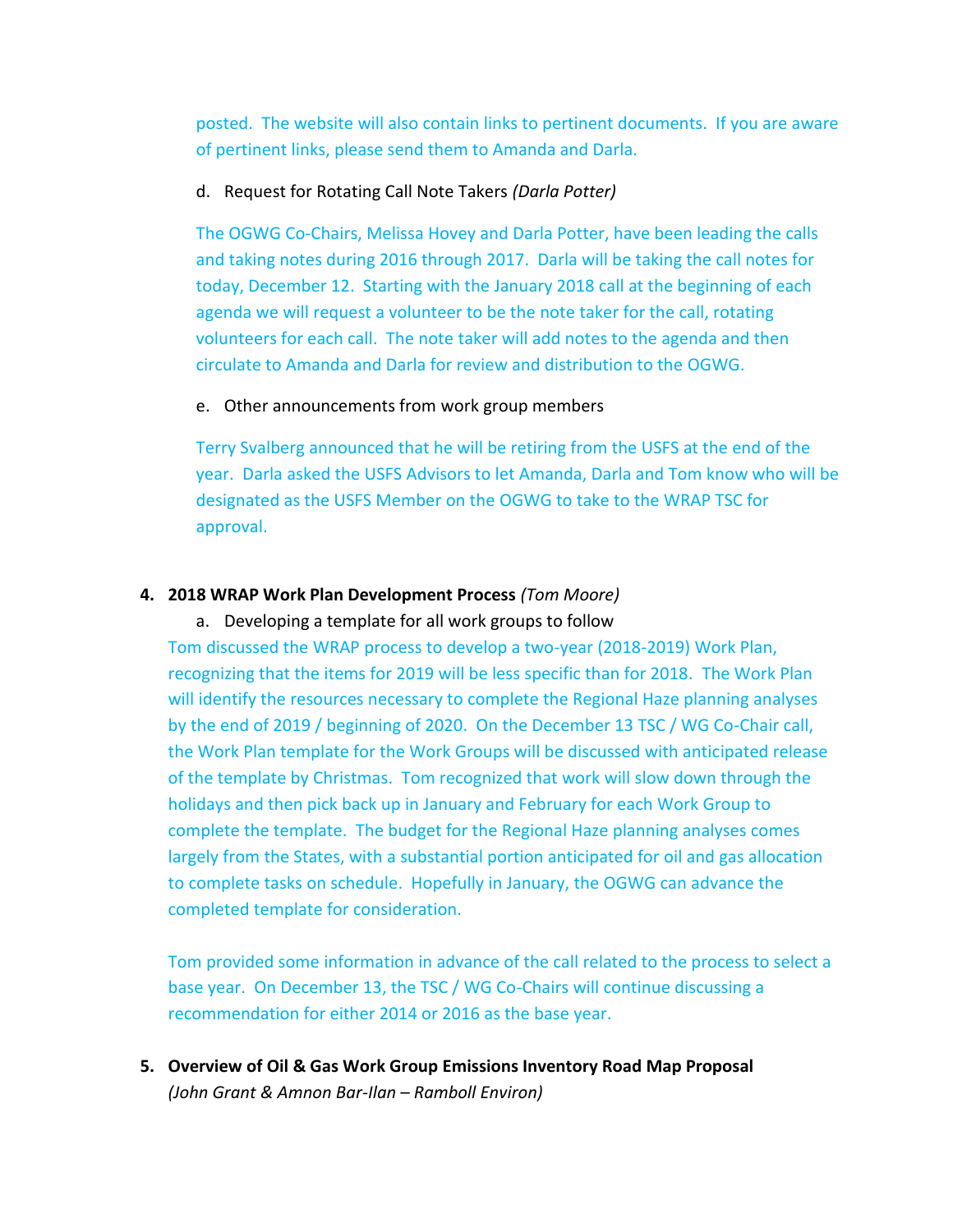## a. Overview of proposed tasks and budget – *see proposal*

Darla recapped the consensus approval of the Road Map Scope of Work during the October OGWG call and two Project Management Team calls with Ramboll Environ. The Road Map Proposal (December 5, 2017) was circulated in advance of the call. Tom will be working to establish the contract with Ramboll Environ. John and Amnon reviewed the proposal during the call and answered questions from the OGWG. The next Project Management Team call will be after the beginning of the New Year and the OGWG will be kept informed of progress.

# **6. Update on MJO 2016 Modeling Effort** *(Tom Moore)*

Tom provided some additional information in advance of the call related to the multijurisdictional organizations (MJO) collaboration with EPA on a national 2016 modeling platform. The collaboration included base year selection (2016) and a development plan. Tom encouraged the OGWG to participate in the Oil and Gas – Point and Area Workgroup, which he is co-leading with Jeff Vukovich from EPA OAQPS. This effort is to be a "subcommittee" under the National Oil and Gas Committee. Tom identified the volunteers so far from the WESTAR and WRAP region as:

WY, Darla Potter; UT, Greg Mortensen, Whitney Oswald; AK, Molly Birnbaum; NM Roslyn Higgin, Mark Jones; MT, Stephen Coe; CA, Sylvia Vanderspek; CO, Dale Wells Tom mentioned that there are folks from the mid-Atlantic, central Plains and TX, and OH/MI also interested. If you have not already volunteered and are interested please contact Tom Moore.

Tom acknowledged that 2016 is not a typical inventory year for oil and gas sources and as a result there will need to be a starting point and a determination of what needs to be done to calculate 2016 emissions. Tom indicated that he hopes to leverage and cross-walk as much as possible to the OGWG Road Map effort and subsequent OGWG analyses projects.

### **7. Next Steps & Planning for Next Calls** *(Darla Potter and Amanda Brimmer)*

- a. Seeking suggestions for additional OGWG advisors
	- i. Please send names and contact information to Amanda and Darla

In recognition of staff changes over time, please send names and contact information to Amanda and Darla for suggested additional OGWG advisors.

- b. Schedule next call for January 2018
	- i. Main topic will be OGWG 2018-2019 work plan